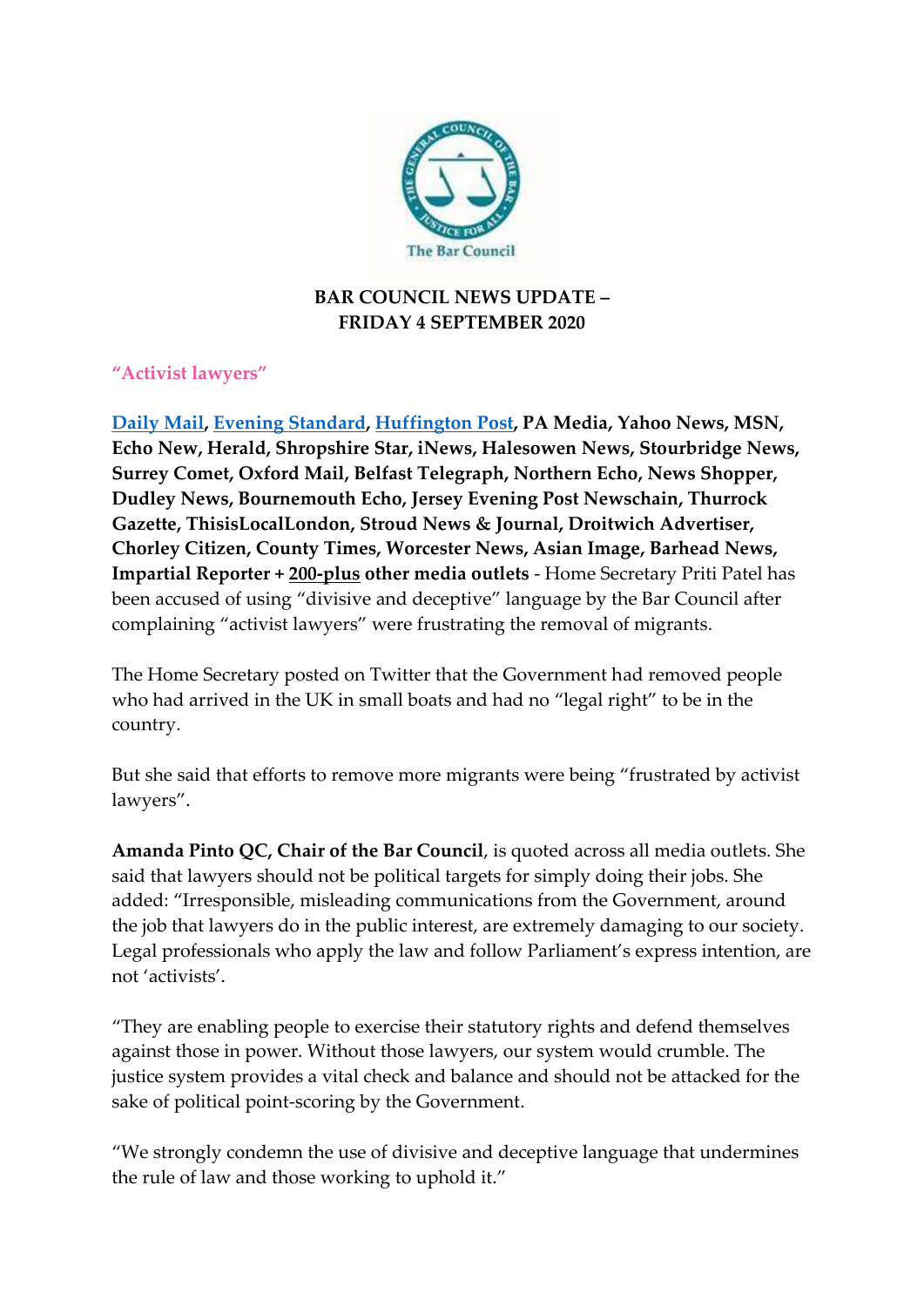The Bar Council's response on Twitter yesterday gained a lot of support [https://twitter.com/thebarcouncil/status/1301611441854779395](https://protect-eu.mimecast.com/s/hpeOCBQOUAVPwFj1AtK?domain=twitter.com)

The Home Secretary's latest comments come a week after the Home Office was forced to abandon using a video which accused "activist lawyers" representing migrants of trying to disrupt the asylum system after a barrage of complaints.

## **Diversity at the criminal Bar**

**[The Guardian](https://protect-eu.mimecast.com/s/lmVOCDP6tMBjEclPXPj?domain=theguardian.com) (print & online)** – The Guardian looks in-depth at how junior barristers and pupils from underrepresented backgrounds are dropping out of the profession at an alarming rate, threatening the diversity of the criminal Bar.

The Guardian reports that last month the **Chair of the Bar, Amanda Pinto QC**, criticised the Treasury's lack of support for the self-employed bar. It followed [a](https://protect-eu.mimecast.com/s/wPl0CEG1hnW1viQ5zEb?domain=barcouncil.org.uk)  [report](https://protect-eu.mimecast.com/s/wPl0CEG1hnW1viQ5zEb?domain=barcouncil.org.uk) which revealed 38% of criminal barristers were uncertain whether they would still be practising law in 2021 and 16% of self-employed barristers actively want to leave the bar as a result of the pandemic.

#### **Lawyers for Extinction Rebellion**

**[Legal Futures,](https://protect-eu.mimecast.com/s/2tSgCGgzTqJWDF1kph3?domain=legalfutures.co.uk) The Times** – Legal journalists report that Lawyers for Extinction Rebellion (XR) will perform a "theatrical and arrestable action" outside the London office of the Solicitors Regulation Authority (SRA) today in a bid to push the regulator "to confirm or deny lawyers' rights to engage in peaceful non-violent protest, without fear of losing their right to practise".

It follows protests outside the Law Society, SRA and Bar Council on Wednesday to demand they treat the climate and ecological crises "with the urgency they require".

Letters handed in to each body featured a series of demands, including that they "declare a climate and ecological emergency" (CEE), implement "rigorous sustainability goals" in their daily operations and activities, and adopt a green code of conduct.

**Chair of the Bar, Amanda Pinto QC**, pledged to consider the initiatives proposed by Lawyers for XR. She said: "There is no question that climate change is a crucial issue and the Bar Council is already looking at what more it can do to help the profession address the impact of climate change more effectively.

"The Bar Council, along with other legal professional bodies, has been proactive in highlighting the seriousness of the problem and the role the law can play in